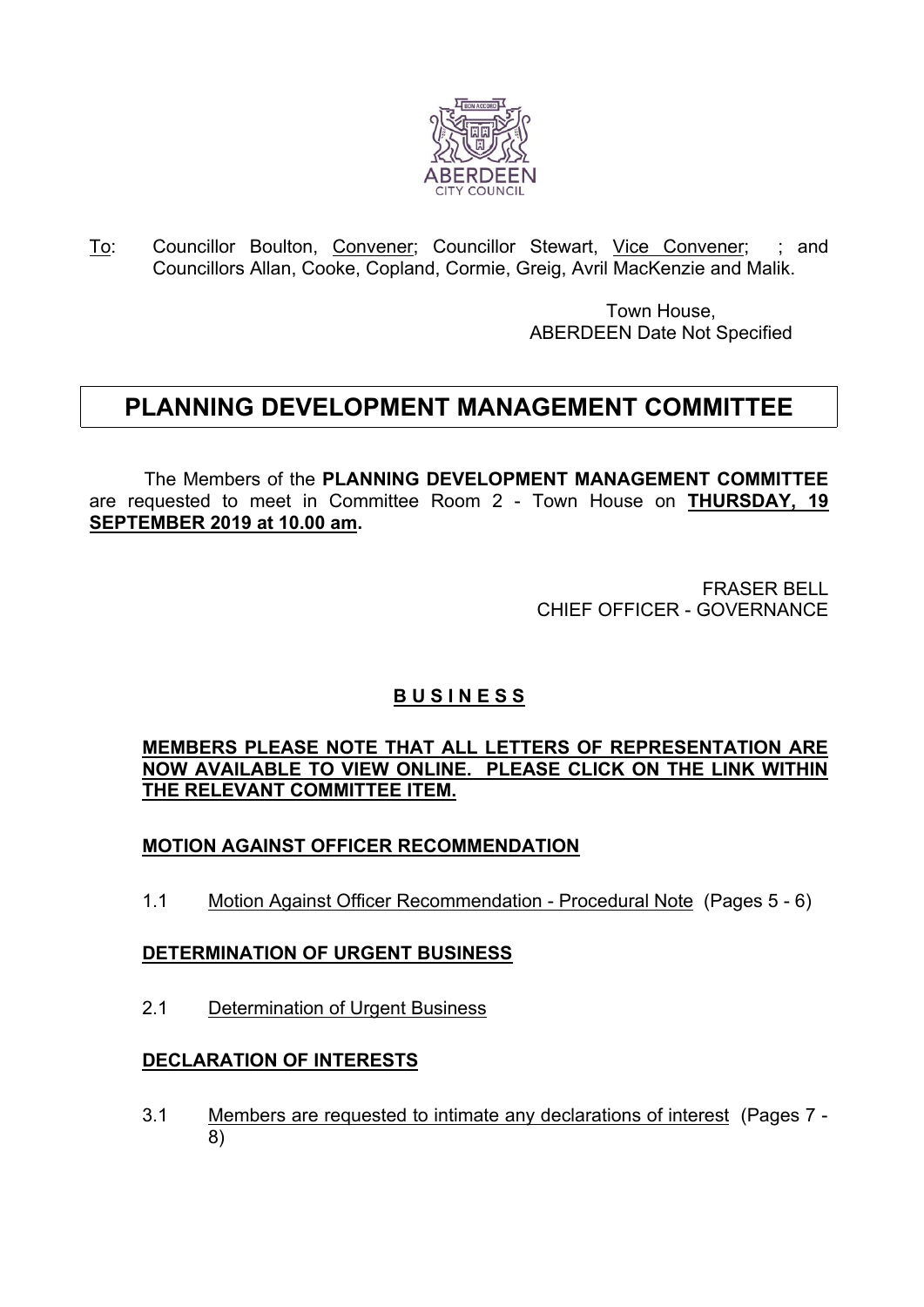#### **MINUTES OF PREVIOUS MEETINGS**

4.1 Minute of Meeting of the Planning Development Management Committee of 15 August 2019 - for approval (Pages 9 - 22)

#### **COMMITTEE PLANNER**

5.1 Committee Planner (Pages 23 - 24)

#### **GENERAL BUSINESS**

#### **WHERE THE RECOMMENDATION IS ONE OF APPROVAL**

6.1 Detailed planning permission for change of use of pavement to provide an external seating area outside the premises with associated enclosure - 112 High Street Aberdeen (Pages 25 - 36)

Planning Reference – 191066

All documents associated with this application can be found at the following link: <https://publicaccess.aberdeencity.gov.uk/online-applications/> and enter the number above.

Planning Officer: Alex Ferguson

#### **OTHER REPORTS**

- 7.1 Loirston Development Framework 2019 (Pages 37 130)
- 7.2 Draft Technical Advice Note Materials (Pages 131 160)
- 7.3 Development Along Lanes (Pages 161 180)
- 7.4 Enforcement Action 7 Airyhall Place Aberdeen PLA/19/374 (Pages 181 - 186)
- 7.5 Enforcement Action 2 Park Brae PLA/19/381 (Pages 187 192)
- 7.6 Enforcement Action 38 Cameron Street PLA/19/384 (Pages 193 198)

#### **DATE OF NEXT MEETING**